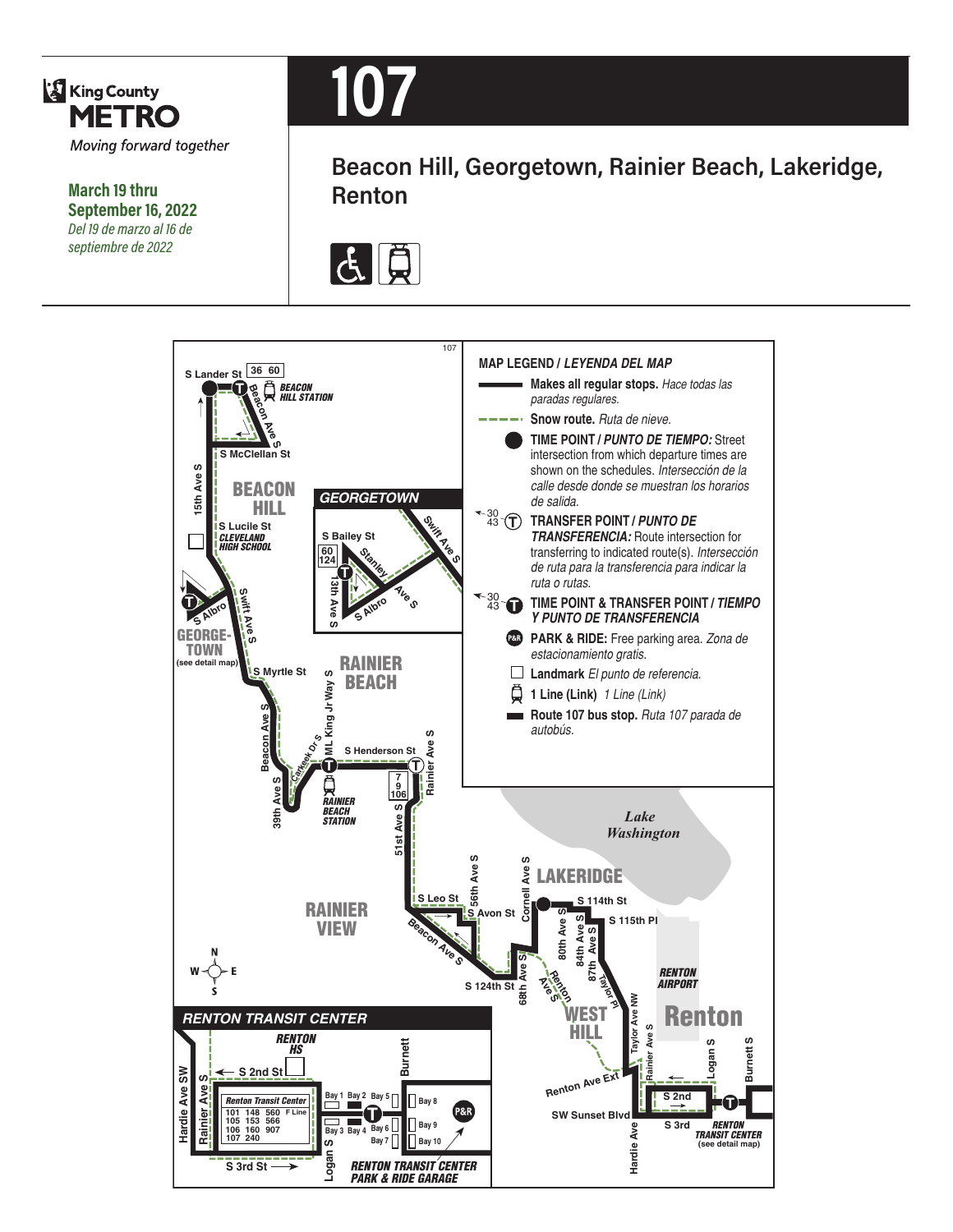### Route 107 Monday thru Friday to Beacon Hill

*Servicio de lunes a viernes a Beacon Hill*

|                                                      | Lakeridge                                    | <b>Rainier</b><br>Beach<br><b>Station</b>                   | Georgetown                                   | <b>Beacon Hill</b>                                   |
|------------------------------------------------------|----------------------------------------------|-------------------------------------------------------------|----------------------------------------------|------------------------------------------------------|
| <b>Renton TC</b><br>Bay 2                            | S 114th St<br>& Cornell<br>Ave S             | S Henderson<br>St & ML King<br>Jr Way S                     | 13th Ave S<br>&<br>S Bailey St               | S Lander St<br>&<br>15th Ave S                       |
| Stop #46477                                          | Stop #45453                                  | Stop #30170                                                 | Stop #41740                                  | Stop #41890                                          |
| 4:55<br>5:27<br>6:00<br>6:15<br>6:30<br>6:45<br>7:00 | 5:06<br>5:38<br>6:12<br>6:27<br>6:42<br>6:57 | $\frac{5:23}{5:55}$<br>6:29<br>6:44<br>6:59<br>7:14<br>7:29 | 5:34<br>6:07<br>6:42<br>6:57<br>7:12<br>7:27 | 5:45<br>6:19<br>6:54<br>7:09<br>7:25<br>7:40<br>7:55 |
| 7:15                                                 | 7:12<br>7:27                                 | 7:44                                                        | 7:42<br>7:57                                 | 8:10                                                 |
| 7:30                                                 | 7:42                                         | 7:59                                                        | 8:12                                         | 8:25                                                 |
| 7:45<br>8:00<br>8:15<br>8:30                         | 7:57<br>:12<br>8<br>8:27<br>8:42             | 8:14<br>8:29<br>8:44<br>8:59                                | 8:27<br>8:42<br>8:57                         | 8:40<br>8:55<br>9:10<br>9:25                         |
| 8:45                                                 | 8:57                                         | 9:14                                                        | $\frac{9:12}{9:27}$                          | 9:40                                                 |
| 9:15                                                 | 9:27                                         | 9:44                                                        | 9:57                                         | 10:10                                                |
| 9:45                                                 | 9:57                                         | 10:14                                                       | 10:27                                        | 10:40                                                |
| 10:15                                                | 10:27                                        | 10:44                                                       | 10:57                                        | 11:10                                                |
| 10:45                                                | 10:57                                        | 11:14                                                       | 11:27                                        | 11:40                                                |
| 11:15                                                | 11:27                                        | 11:44                                                       | 11:57                                        | 12:10                                                |
| 11:45                                                | 11:57                                        | 12:14                                                       | 12:27                                        | 12:40                                                |
| 12:15                                                | 12:27                                        | 12:44                                                       | $\overline{1}\overline{2}:57$                | 1:10                                                 |
| 12:45                                                | 12:58                                        | 1:15                                                        | 1:28                                         | 1:41                                                 |
| 1:15                                                 | 1:28                                         | 1:45                                                        | 1:58                                         | 2:11                                                 |
| 1:45                                                 | 1:58                                         | 2:15                                                        | 2:28                                         | 2:41                                                 |
| 2:15                                                 | 2:28                                         | 2:45                                                        | 2:58                                         | 3:11                                                 |
| 2:23                                                 | 2:36                                         | 2:53                                                        | 3:06                                         | 3:19                                                 |
| 2:45                                                 | $\bar{2}:\!\bar{5}\,\bar{8}$                 | 3:15                                                        | 3:28                                         | 3:41                                                 |
| 3:15                                                 | 3:28                                         | 3:45                                                        | 3:58                                         | 4:11                                                 |
| 3:45                                                 | 3:58                                         | 4:15                                                        | 4:28                                         | 4:41                                                 |
| 4:00                                                 | 4:13                                         | 4:30                                                        | 4:43                                         | 4:56                                                 |
| 4:15                                                 | 4:28                                         | 4:45                                                        | 4:58                                         | 5:11                                                 |
| 4:30                                                 | 4:43                                         | 5:00                                                        | 5:13                                         | 5:25                                                 |
| 4:45                                                 | 4:58                                         | 5:15                                                        | 5:28                                         | 5:40                                                 |
| 5:00                                                 | 5:13                                         | 5:30                                                        | 5:43                                         | 5:55                                                 |
| 5:15                                                 | 5:28                                         | 5:45                                                        | 5:58                                         | 6:10                                                 |
| 5:30                                                 | 5:43                                         | 6:00                                                        | 6:13                                         | 6:25                                                 |
| 6:00                                                 | 6:13                                         | 6:30                                                        | 6:43                                         | 6:55                                                 |
| 6:30                                                 | 6:43                                         | 6:59                                                        | 7:11                                         | 7:23                                                 |
| 7:00                                                 | 7:13                                         | 7:29                                                        | 7:41                                         | 7:53                                                 |
| 7:30                                                 | 7:43                                         | 7:59                                                        | 8:11                                         | 8:22                                                 |
| 8:00                                                 | 8:12                                         | 8:28                                                        | 8:40                                         | 8:51                                                 |
| 8:30                                                 | 8:42                                         | 8:58                                                        | 9:10                                         | 9:21                                                 |
| 8:58                                                 | 9:09                                         | 9:25                                                        | 9:37                                         | 9:48                                                 |
| 9:33                                                 | 9:44                                         | 10:00                                                       | 10:11                                        | 10:22                                                |
| 10:03                                                | 10:14                                        | 10:30                                                       | 10:40                                        | 10:51                                                |
| 10:33                                                | 10:44                                        | 10:59                                                       | 11:09                                        | 11:20                                                |
| 11:08                                                | 11:19                                        | 11:34                                                       | 11:44                                        | 11:55                                                |
| 11:50                                                | 12:00                                        | 12:15                                                       | 12:25                                        | 12:36                                                |
| <b>Bold PM time</b>                                  |                                              |                                                             |                                              |                                                      |

# **Holiday Information** *Información sobre días festivos*

This route will operate its Sunday schedule on the following holidays. *Esta ruta operará según su horario de domingo en los siguientes días festivos.*

| <b>Memorial Day</b>     | May 30          |
|-------------------------|-----------------|
| Día de los Caídos       | 30 de mayo      |
| Independence Day        | July 4          |
| Día de la independencia | 4 de julio      |
| Labor Day               | September 5     |
| Día del Trabajo         | 5 de septiembre |

## Route 107 Monday thru Friday to Renton

*Servicio de lunes a viernes a Renton*

|                                                                   |                                | <b>Rainier</b><br><b>Beach</b>          |                                  |                                |
|-------------------------------------------------------------------|--------------------------------|-----------------------------------------|----------------------------------|--------------------------------|
| <b>Beacon Hill</b>                                                | Georgetown                     | <b>Station</b>                          | Lakeridge                        |                                |
| Beacon<br>Ave S &<br>S Lander St                                  | 13th Ave S<br>&<br>S Bailey St | S Henderson<br>St & ML King<br>Jr Way S | S 114th St<br>& Cornell<br>Ave S | <b>Renton TC</b><br>Bay 4      |
| Stop #3810                                                        | Stop #41740                    | Stop #31132                             | Stop #46233                      | Stop #46479                    |
| 4:50<br>5:35<br>6:05                                              | 4:59<br>5:44<br>6:14           | 5:11<br>$5:57$<br>$6:27$<br>$6:56$      | 5:26<br>6:12<br>6:42             | $5:39$<br>6:25<br>6:55<br>7:25 |
| 6:34<br>7:03<br>7:33                                              | 6:43<br>7:12<br>7:42           | $7:25$<br>$7:55$                        | 7:12<br>7:41<br>8:11             | $7:55$<br>$8:25$               |
| 8:03<br>8:33<br>9:03                                              | $\frac{8:12}{8:42}$<br>9:12    | $\frac{8:25}{8:55}$<br>9:25             | 8:41<br>9:11<br>9:41             | $8:55$<br>$9:25$<br>9:55       |
| 9:33                                                              | 9:42                           | 9:55                                    | 10:11                            | 10:25                          |
| 10:01                                                             | 10:10                          | 10:23                                   | 10:41                            | 10:55                          |
| 10:29                                                             | 10:39                          | 10:52                                   | 11:10                            | 11:25                          |
| 10:59<br>11:30<br>12:00                                           | 11:09<br>11:40<br>12:10        | 11:22<br>11:53<br>12:23                 | 11:40<br><u>12:10</u><br>12:40   | 11:55<br>12:25<br>12:55        |
| 12:30                                                             | 12:40                          | 12:53                                   | 1:10                             | 1:25                           |
| 1:00                                                              | 1:10                           | 1:23                                    | 1:40                             | 1:55                           |
| 1:30                                                              | 1:40                           | 1:53                                    | 2:10                             | 2:25                           |
| 1:56                                                              | 2:06                           | 2:20                                    | 2:39                             | 2:55                           |
| 2:26                                                              | 2:36                           | 2:50                                    | 3:09                             | 3:25                           |
| 2:56                                                              | 3:06                           | 3:20                                    | 3:39                             | 3:55                           |
| 3:18                                                              | 3:28                           | 3:42                                    | 4:01                             | 4:17b                          |
| 3:26                                                              | 3:36                           | 3:50                                    | 4:09                             | 4:25                           |
| 3:31                                                              | 3:41                           | 3:55                                    | 4:14                             | 4:30                           |
| 3:41                                                              | 3:51                           | 4:04                                    | 4:23                             | 4:39b                          |
| 3:56                                                              | 4:06                           | 4:20                                    | 4:39                             | 4:55                           |
| 4:10                                                              | 4:20                           | 4:34                                    | 4:53                             | 5:09b                          |
| 4:26                                                              | 4:36                           | 4:50                                    | 5:09                             | 5:25                           |
| 4:40                                                              | 4:50                           | 5:04                                    | 5:23                             | 5:39b                          |
| 4:56                                                              | 5:06                           | 5:20                                    | 5:39                             | 5:55                           |
| 5:29                                                              | 5:39                           | 5:52                                    | 6:10                             | 6:25                           |
| 5:43                                                              | 5:53                           | 6:06                                    | 6:25                             | 6:40b                          |
| 5:59                                                              | 6:09                           | 6:22                                    | 6:40                             | 6:55                           |
| 6:16                                                              | 6:25                           | 6:38                                    | 6:55                             | 7:10b                          |
| 6:31                                                              | 6:41                           | 6:53                                    | 7:10                             | 7:25                           |
| 6:46                                                              | 6:55                           | 7:08                                    | 7:25                             | 7:40b                          |
| 7:18                                                              | 7:27                           | 7:39                                    | 7:56                             | 8:10                           |
| 7:45                                                              | 7:54                           | 8:07                                    | 8:24                             | 8:37b                          |
| 8:19                                                              | 8:28                           | 8:40                                    | 8:57                             | 9:10                           |
| 8:47                                                              | 8:56                           | 9:09                                    | 9:26                             | 9:39b                          |
| 9:17                                                              | 9:26                           | 9:39                                    | 9:56                             | 10:09b                         |
| 9:47                                                              | 9:56                           | 10:07                                   | 10:24                            | 10:37b                         |
| 10:17                                                             | 10:26                          | 10:37                                   | 10:53                            | 11:06b                         |
| 10:47                                                             | 10:56                          | 11:07                                   | 11:23                            | 11:36b                         |
| 11:17                                                             | 11:26                          | 11:37                                   | 11:53                            | 12:06b                         |
| 12:17                                                             | 12:26                          | 12:37                                   | 12:53                            | 1:06b                          |
| 1:17                                                              | 1:25                           | 1:36                                    | 1:51                             | 2:04b                          |
| <b>Bold PM time</b><br>b<br>Serves Renton TC Bay 10 at this time. |                                |                                         |                                  |                                |

### **Snow/ Emergency Service**  *Servicio en caso de nieve o emergencia*

During most snow conditions, this bus will follow the special snow routing shown on the map. If Metro declares an emergency, the bus will not operate. Visit kingcounty.gov/metro/snow to register for **Transit Alerts** and to learn more.

#### *En la mayoría de las condiciones de*

*nieve, este autobús seguirá la ruta especial en caso de nieve como se indica en el mapa. Si Metro declara una emergencia, el autobús no circulará. Visite kingcounty. gov/metro/snow para registrarse y recibir las alertas de transporte público y obtener más información.*

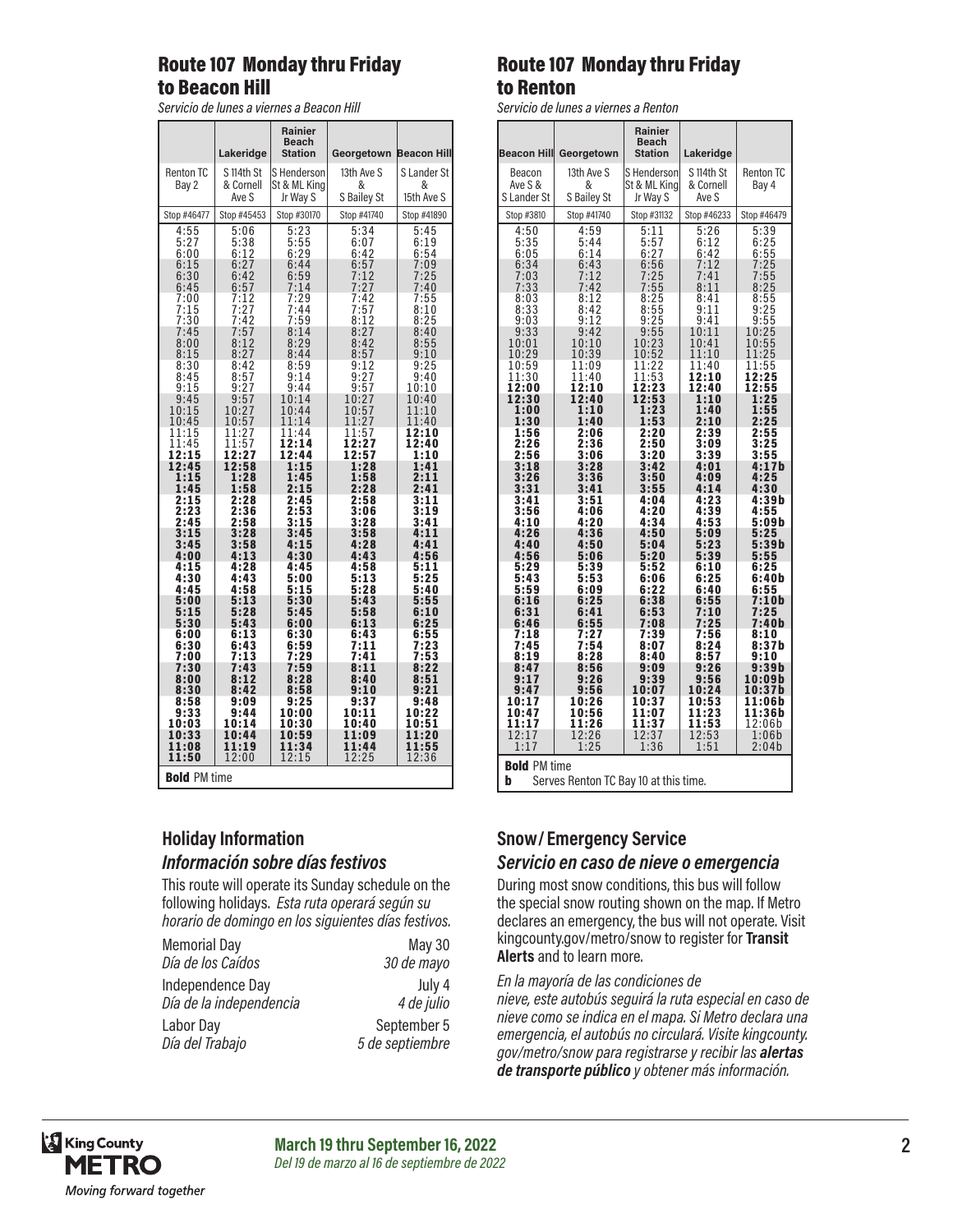# Route 107 Saturday to Beacon Hill

*Servicio de al sábado a Beacon Hill*

|                           | Lakeridge                        | Rainier<br><b>Beach</b><br><b>Station</b> | Georgetown                     | <b>Beacon Hill</b>             |
|---------------------------|----------------------------------|-------------------------------------------|--------------------------------|--------------------------------|
| <b>Renton TC</b><br>Bay 2 | S 114th St<br>& Cornell<br>Ave S | S Henderson<br>St & ML Kina<br>Jr Way S   | 13th Ave S<br>&<br>S Bailey St | S Lander St<br>&<br>15th Ave S |
| Stop #46477               | Stop #45453                      | Stop #30170                               | Stop #41740                    | Stop #41890                    |
| 5:15                      | 5:26                             | 5:41                                      | 5:52                           | 6:02                           |
| 5:45                      | 5:56                             | 6:12                                      | 6:24                           | 6:35                           |
| 6:15                      | 6:26                             | 6:42                                      | 6:54                           | 7:05                           |
| 6:45                      | 6:56                             | 7:12                                      | 7:24                           | 7:35                           |
| 7:15                      | 7:26                             | 7:42                                      | 7:54                           | 8:05                           |
| 7:45                      | 7:56                             | 8:12                                      | 8:24                           | 8:35                           |
| 8:15                      | 8:26                             | 8:42                                      | 8:54                           | 9:05                           |
| 8:45                      | 8:57                             | 9:13                                      | 9:26                           | 9:37                           |
| 9:15                      | 9:28                             | 9:44                                      | 9:57                           | 10:08                          |
| 9:45                      | 9:58                             | 10:14                                     | 10:27                          | 10:38                          |
| 10:15                     | 10:28                            | 10:44                                     | 10:57                          | 11:08                          |
| 10:45                     | 10:58                            | 11:14                                     | 11:27                          | 11:38                          |
| 11:15<br>11:45<br>12:15   | 11:28<br>11:58<br>12:28          | 11:44<br>12:14<br>12:44                   | 11:57<br>12:27<br>12:57        | 12:08<br>2:38<br>1<br>1:08     |
| 12:45                     | 12:58                            | 1:14                                      | 27                             | 1:38                           |
| 1:15                      | 1:28                             | 1:44                                      | 1:57                           | 2:08                           |
| 1:45                      | 1:58                             | 2:14                                      | 2:27                           | 2:38                           |
| 2:15                      | 2:28                             | 2:44                                      | 2:57                           | 3:08                           |
| 2:45                      | 2:58                             | 3:15                                      | 3:28                           | 3:39                           |
| 3:15                      | 3:28                             | 3:45                                      | 3:58                           | 4:09                           |
| 3:45                      | 3:58                             | 4:15                                      | 4:28                           | 4:39                           |
| 4:15                      | 4:28                             | 4:45                                      | 4:58                           | 5:09                           |
| 4:45                      | 4:58                             | 5:15                                      | 5:28                           | 5:39                           |
| 5:15                      | 5:28                             | 5:45                                      | 5:57                           | 6:08                           |
| 5:45                      | 5:58                             | 6:15                                      | 6:27                           | 6:38                           |
| 6:15                      | 6:28                             | 6:45                                      | 6:57                           | 7:08                           |
| 6:45<br>7:15<br>7:45      | 6:58<br>7:28<br>7:57             | 7:14<br>7:44<br>8:13                      | 7:<br>26<br>7:56<br>8:25       | 7:37<br>8:07<br>8:36           |
| 8:15                      | 8:27                             | 8:43                                      | 8:55                           | 9:05                           |
| 8:45                      | 8:57                             | 9:13                                      | 9:25                           | 9:35                           |
| 9:15                      | 9:27                             | 9:43                                      | 9:55                           | 10:05                          |
| 9:45<br>10:15<br>10:45    | 9:57<br>10:27<br>10:56           | 10:13<br>10:43<br>1<br>1:12               | 10:25<br>10:55<br>1:<br>23     | 10:35<br>11:05<br>11:33        |
| 11:15                     | 11:26                            | 11:41                                     | 11:51                          | 12:01                          |
| 11:50                     | 12:01                            | 12:16                                     | 12:26                          | 12:36                          |
| <b>Bold PM time</b>       |                                  |                                           |                                |                                |

### Route 107 Saturday to Renton

*Servicio de al sábado a Renton*

| <b>Beacon Hill</b>                           | Georgetown                                   | <b>Rainier</b><br><b>Beach</b><br><b>Station</b> | Lakeridge                                    |                                                              |
|----------------------------------------------|----------------------------------------------|--------------------------------------------------|----------------------------------------------|--------------------------------------------------------------|
| Beacon<br>Ave S &<br>S Lander St             | 13th Ave S<br>&<br>S Bailey St               | S Henderson<br>St & ML Kina<br>Jr Way S          | S 114th St<br>& Cornell<br>Ave S             | <b>Renton TC</b><br>Bay 4                                    |
| Stop #3810                                   | Stop #41740                                  | Stop #31132                                      | Stop #46233                                  | Stop #46479                                                  |
| 5:47<br>6:17<br>6:44<br>7:10<br>7:42<br>8:10 | 5:55<br>6:25<br>6:53<br>7:19<br>7:51<br>8:19 | 6:05<br>6:35<br>7:05<br>7:31<br>8:03<br>8:31     | 6:21<br>6:51<br>7:21<br>7:47<br>8:19         | 6:34b<br>7:04b<br>7:34b<br>8:00<br>8:33b                     |
| 8:42<br>9:08<br>9:41<br>10:07                | 8:51<br>9:17<br>9:50<br>10:17                | 9:03<br>9:30<br>10:03<br>10:30                   | 8:47<br>9:19<br>9:46<br>10:19<br>10:46       | 9:00<br>9:33b<br>10:00<br>10:33b<br>11:00                    |
| 10:40<br>11:06<br>11:38<br>12:06             | 10:50<br>11:16<br>11:48<br>12:16             | 11:03<br>11:29<br>12:01<br>12:29                 | 11:19<br>11:45<br>12:17<br>12:45             | 11:33b<br>12:00<br>12:32b<br>1:00                            |
| 12:38<br>1:06<br>1:38<br>2:05<br>2:38        | 12:48<br>1:16<br>1:48<br>2:15<br>2:48        | 1:01<br>1:29<br>2:01<br>2:28<br>3:01             | 1:17<br>1:45<br>2:17<br>2:44<br>3:17         | 1:32 b<br>2:00<br>2:32b<br>3:00<br>3:32 <sub>b</sub><br>4:00 |
| 3:05<br>3:38<br>4:05<br>4:38<br>5:06<br>5:39 | 3:15<br>3:48<br>4:15<br>4:48<br>5:16<br>5:49 | 3:28<br>4:01<br>4:28<br>5:01<br>5:29<br>6:02     | 3:44<br>4:17<br>4:44<br>5:17<br>5:45<br>6:18 | 4:32b<br>5:00<br>5:32b<br>6:00<br>6:33b                      |
| 6:06<br>6:39<br>7:08<br>7:38<br>8:08         | 6:16<br>6:49<br>7:17<br>7:47<br>8:17         | 6:29<br>7:02<br>7:29<br>8:00<br>8:30             | 6:45<br>7:18<br>7:45<br>8:16<br>8:46         | 7:00<br>7:33b<br>8:00<br>8:31b<br>9:01b                      |
| 8:38<br>9:10<br>9:40<br>10:10                | 8:47<br>9:19<br>9:49<br>10:19                | 9:00<br>9:31<br>10:01<br>10:31                   | 9:16<br>9:47<br>10:17<br>10:47               | 9:31b<br>10:01b<br>10:31b<br>1:01b                           |
| 10:40<br>11:11<br>11:41<br>12:11<br>1:12     | 10:49<br>11:20<br>11:50<br>12:20<br>1:21     | 11:01<br>11:32<br>12:02<br>12:32<br>1:32         | 11:17<br>11:48<br>12:18<br>12:48<br>1:47     | 11:31b<br>12:01b<br>12:31b<br>1:01b<br>2:00b                 |
| <b>Bold PM time</b>                          |                                              |                                                  |                                              |                                                              |

**b** Serves Renton TC Bay 10 at this time.